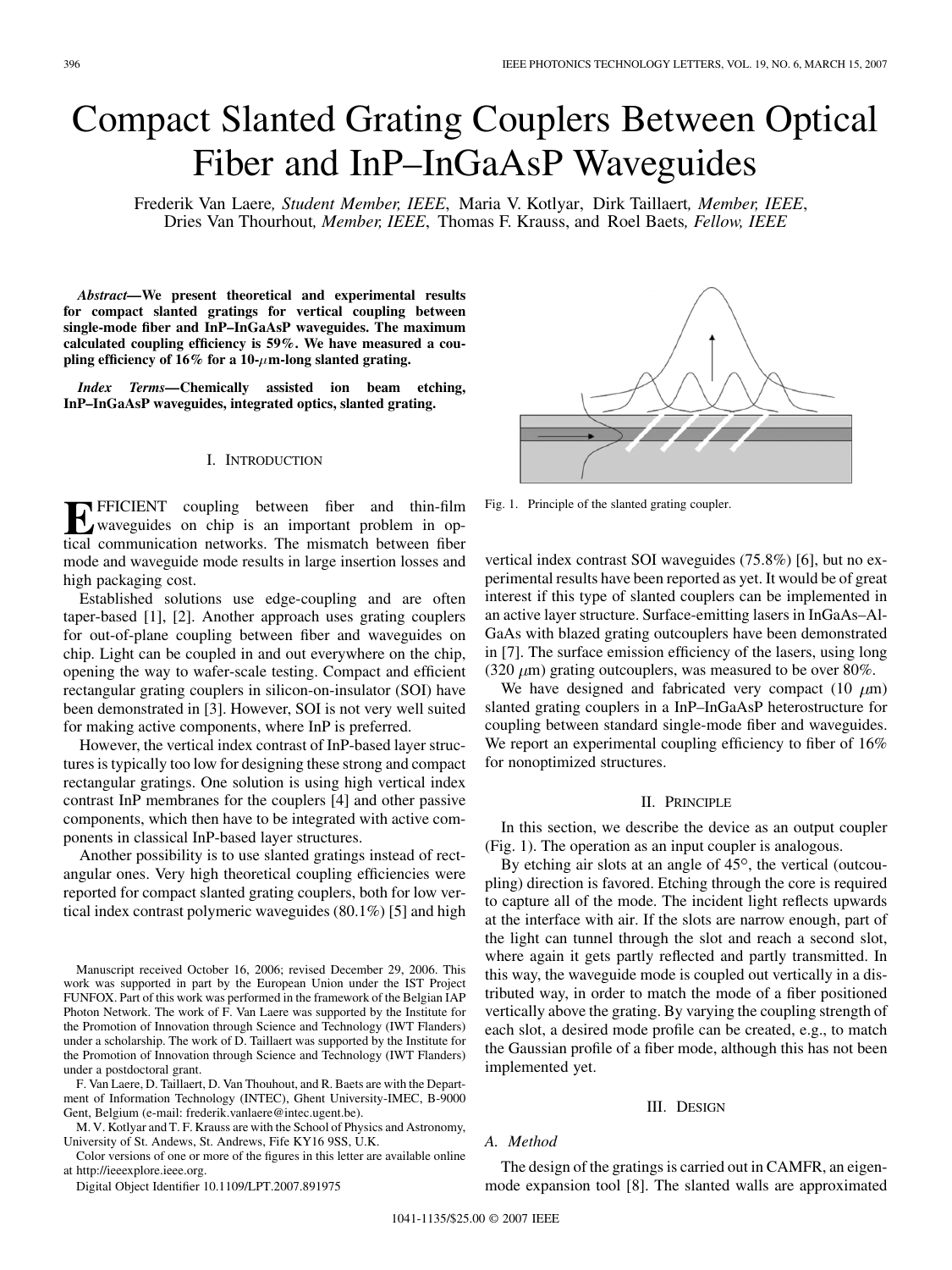

Fig. 2. Radiation properties of one single slot, etched at an angle of  $45^{\circ}$  completely through the waveguide core.

by discretizing them in narrow slabs, for which the eigenmodes have to be calculated. We consider the coupling from waveguide to fiber, i.e., coupling from one mode to another. The 3-D problem can be approximated by a 2-D problem, since the lateral dimensions are much larger than the wavelength. The coupling efficiency is calculated using an overlap integral between the outcoupled field profile and a Gaussian fiber mode profile (diameter 10.4  $\mu$ m). The coupling efficiency of the 2-D problem is multiplied by a correction factor to take into account the lateral direction. The design method of grating couplers with eigenmode expansion is described in detail in [\[3\]](#page-2-0). We have verified all simulation results with 2-D finite-difference time-domain (FDTD) simulations, using a grid of 10 nm.

## *B. Radiation Properties of a Single Slot*

The most important parameter in the design is the width of the air slots. When the slots are too wide, there will be little transmission (tunneling), and almost all the light will be coupled out by the first slot, resulting in a poor overlap with the fiber mode. When the slots are too narrow, most of the light will tunnel through the slot, and little light will be reflected upwards. Two-dimensional simulation results for a single slot, etched at  $45^{\circ}$  completely through the core, are shown in Fig. 2. The transmitted and upwards radiated power is calculated as a function of slot width. The waveguide has a 522-nm-thick InGaAsP (Q1.22) core and a 300-nm InP-top cladding, on an InP substrate. A top antireflection (AR) coating (a quarter-wave layer) with  $n = \sqrt{\text{sqrt}(n_{\text{In}})}$  is applied in order to avoid radiation back into the waveguide. The wavelength is 1550 nm and the polarization is transverse electric [(TE) electric field parallel to the slots]. A very good agreement is obtained with 2-D FDTD simulations. The upwards radiated power and transmitted power do not add up to 100%, because part of the power is scattered and radiated towards the substrate.

We have also calculated the radiation properties for transverse-magnetic (TM) polarization (magnetic field parallel to the slots). For narrow slots, substantially more light is radiated upwards than in the TE case, so it is difficult to couple light out in a distributed way for achieving high coupling efficiency. These results indicate that the slanted coupler is not polarization-insensitive. From now on, we therefore only consider TE polarization.



Fig. 3. Field profile of slanted couplers calculated with CAMFR. (top) Using third diffraction order. (bottom) Using first diffraction order.

# *C. Slanted Grating Couplers*

In a first design, the third diffraction order is coupled into the fiber. We use four slots of width 150 nm, etched to a depth of 1.3  $\mu$ m (vertically). To couple all the remaining light upwards, the last slot is 700 nm wide. The period is 1.51  $\mu$ m and has been optimized to obtain a phase front propagating in the vertical direction. The field distribution calculated for this structure is shown in Fig. 3 (top). The maximum coupling efficiency to a single-mode fiber of the 2-D simulation problem is 34% without AR coating and 48% with AR coating. The coupling efficiency can be further increased by individually optimizing each slot and the spacing in between them (e.g., by genetic algorithms) [\[3\], \[5\].](#page-2-0) In a second design, we operate on the first diffraction order, which makes the period smaller and requires more periods to match the dimensions of the fiber core. This implies that the slots should be narrower, which is difficult to fabricate, so we choose 50-nm slots as a lower bound. The etch depth is  $1 \mu m$  (vertically), a realistic value from a fabrication point of view. However, deeper etching is preferred to avoid coupling towards the substrate. The final structure has 20 periods (period is 0.49  $\mu$ m), resulting in a maximum coupling efficiency to fiber (2-D problem) of 43% and 59% with and without AR coating, respectively. The field distribution is shown in Fig. 3 (bottom). The calculated 1-dB bandwidth of these grating couplers is around 60 nm.

## IV. FABRICATION

The layer structure consists of an InP substrate, a 522-nm In-GaAsP layer ( $\lambda_q = 1.22 \ \mu m$ ), and a 300-nm InP top-cladding. The gratings are defined by e-beam lithography and transferred into a  $SiO<sub>2</sub>$  hard mask by reactive ion etching using CHF<sub>3</sub>. Finally, the structures are etched into the epistructure by means of chemically assisted ion beam etching using  $Cl_2$  [\[9\].](#page-2-0) The sample is mounted on a slanted holder in order to etch the slots at the desired angle of  $45^\circ$ . Afterwards, 4- $\mu$ m-wide waveguides are defined using optical lithography, and etched to a depth of 70 nm. Because of this shallow etch depth, the mode is only weakly confined, and has a good lateral overlap with the fiber mode.

## V. MEASUREMENTS

In order to measure the coupling efficiency, an input fiber, connected with a tunable laser, is positioned vertically at a height of approximately 10  $\mu$ m above the grating. The light